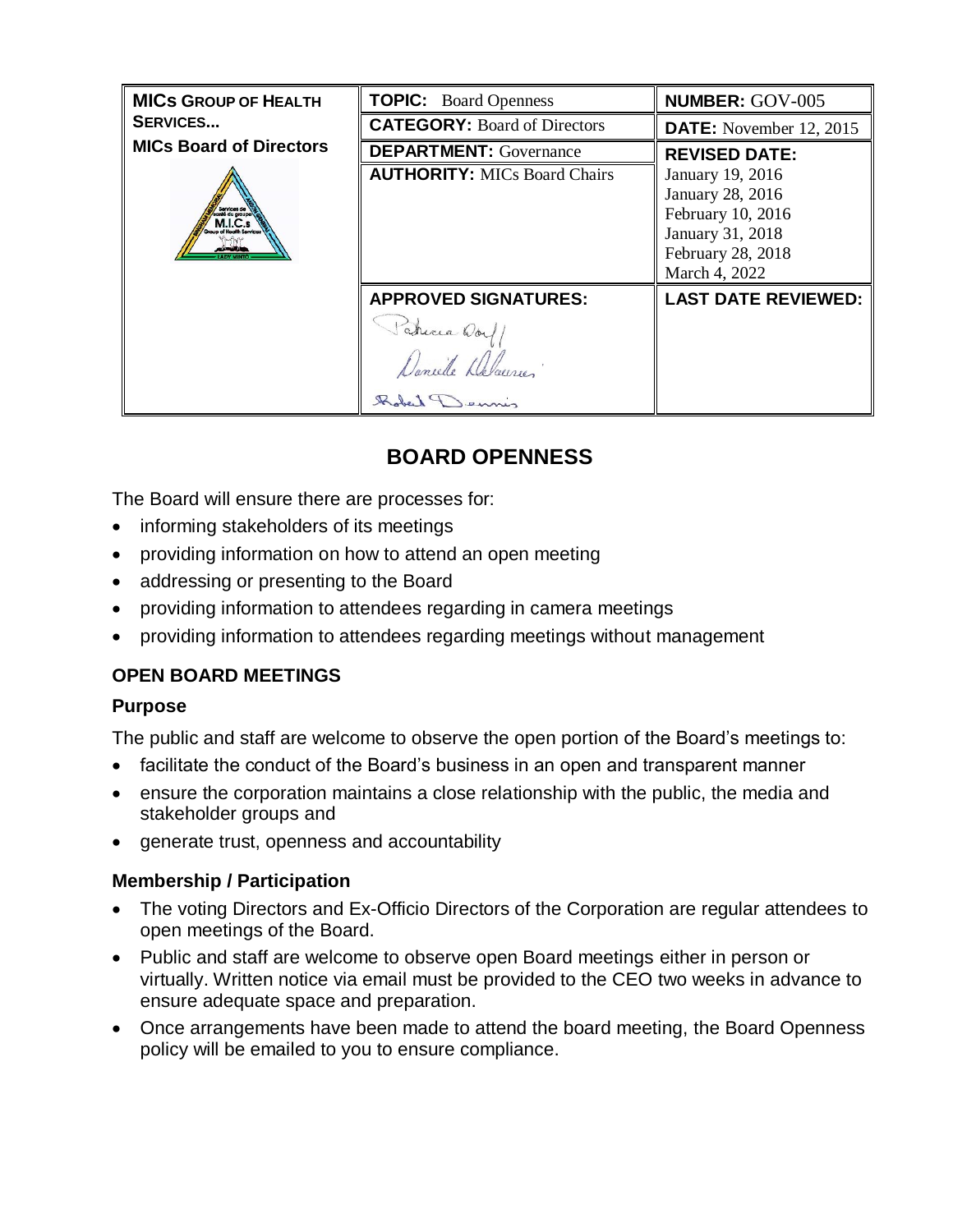#### **Procedure**

- A schedule of the Board's regular meetings (date, time and location) are posted on the organization's website [\(www.micsgroup.com\)](http://www.micsgroup.com/).
- It is the responsibility of each Committee Chair (or delegate) to notify the office of the Executive Assistant if any items, which arise out of their minutes, will require in camera discussion.

### **Conduct during Board Meetings**

- Individuals attending regularly scheduled Board meetings will be asked to arrive in advance of the meeting start time.
- Scheduled attendees and quests will have observer status, meaning that they may not provide comments or questions during the meeting, unless requested by the Chair(s).
- Recording devices, videotaping and/or photography are prohibited. All cell phones and email devices must be turned off. Anyone who is not in compliance will be prohibited from attending future meetings.
- Anyone who is disruptive to the proceedings will be asked to leave and may be prohibited from attending future meetings.
- During an open meeting, any voting Director or Ex-Officio Director may request that a matter be discussed in camera. In such cases, a vote will be taken and the discussion will be held in keeping with the majority decision.

### **Board Materials**

- Supporting materials will be provided only to voting Directors and Ex-Officio Directors of the Corporation.
- Minutes of Board meetings will be posted on the organization's website only after they have been approved by the Board.

## **Confidentiality**

All matters that are subject to open meetings of the Board are not confidential.

### **Questions Arising from Board Meetings**

In the event that the attending public or media have questions arising from the Board meeting, the Board Chairs and/or Chief Executive Officer will be available upon request to address queries after the meeting.

### **Delegations/Representation to the Board**

Individuals or groups who wish to make a presentation to the Board must make this request in writing to the office of the Chief Executive Officer at least **two weeks prior to the date of the Board meeting**, stating the purpose of the request, the group they are representing, and their contact information. The request must also include the presentation materials.

The Board Chairs, in consultation with hospital administration, will determine the appropriate response to requests to present or provide information to the Board, including